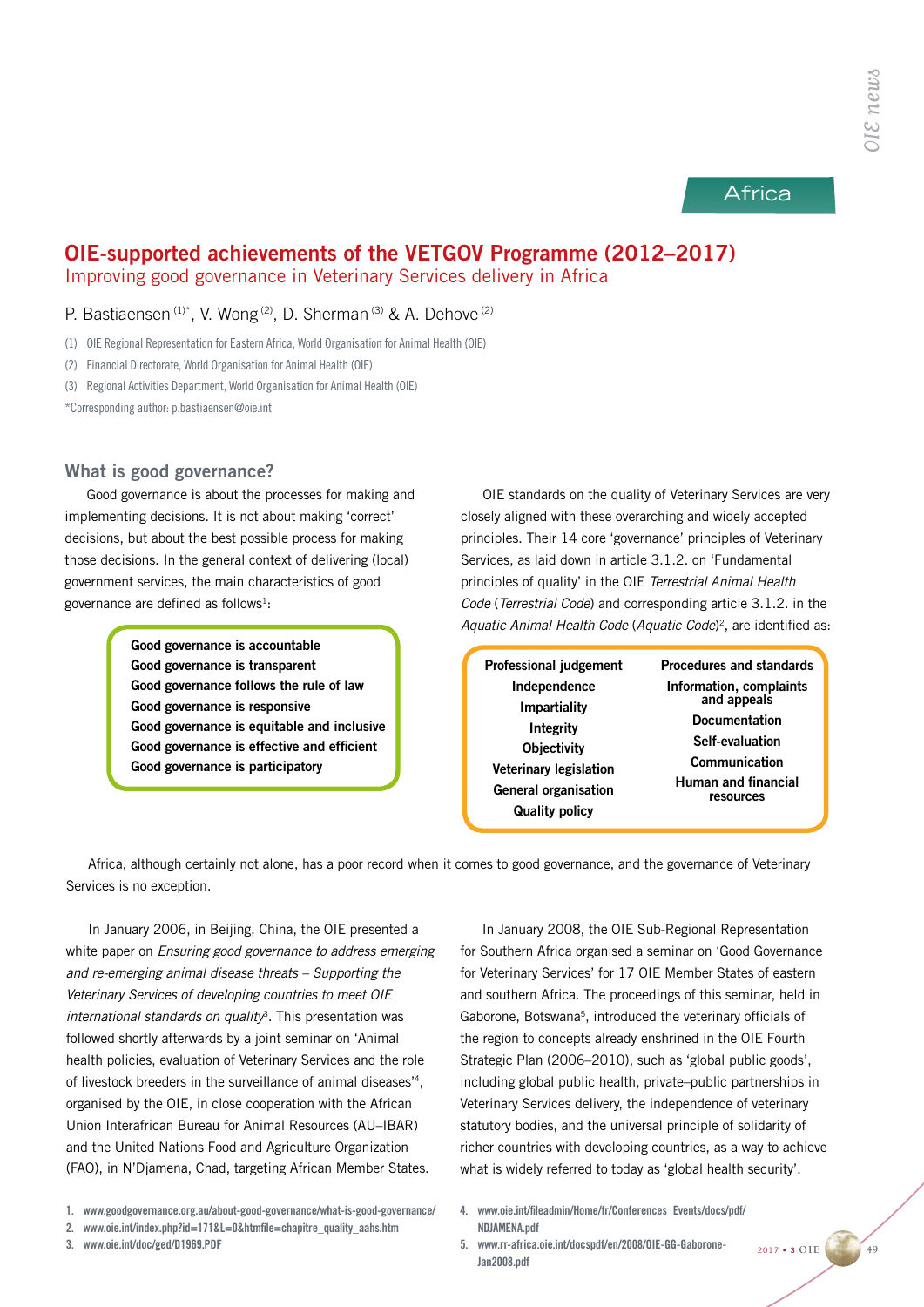

An OIE PVS Gap Analysis in Liberia, shortly after the end of the Ebola crisis (2016) Conducting interviews with livestock-sector stakeholders

The establishment of six additional Sub-Regional Representations of the OIE across the world, since the opening of the Botswana office in 2007, is in itself an illustration of how the OIE attempts to bring its governance closer to the Member States. 2007 was also the year in which the OIE, after a pilot phase in 2006, rolled out its PVS Evaluation missions. This 'Performance of Veterinary Services' (PVS) Pathway was designed to objectively measure compliance with the above list of 14 governing principles, in a variety of technical areas, as listed in Chapter 3.2. on the 'Evaluation of Veterinary Services' of the *Terrestrial Code*6.

Finally, the year 2007 also signalled the end of the African Union programme for the Pan-

African Control of Epizootics (PACE), which, since 2000, had significantly contributed to the worldwide eradication of rinderpest, along with its predecessor programmes, the Joint Programme 15 (JP–15), which began in 1962, and the Pan-African Rinderpest Campaign (PARC), which started in 1986.

These three consecutive programmes represent more than 50 years of sustained and focused technical support to Veterinary Services by the African Union (and its predecessor, the Organisation of African Unity), and more than 50 years of consistent financial support from the European Union (and its predecessor, the European Economic Community), as the main donor to this suite of projects and programmes.

The next continental programme, to be supported under the European

Development Fund, was therefore very much conceived as a further step in the progressive broadening of efforts to strengthen Veterinary Services in Africa, from an initially narrow scope (rinderpest, under JP–15 and PARC) in the 1960s, to the broader capacity to conduct epidemiological surveillance (under PACE) in the 1990s, to the strengthening of Veterinary Services to the full width of VETGOV's mandate, as defined today, often referred to as the 'veterinary domain'.

The signing on 8 February 2011 of the Financing Agreement for the 'Reinforcement of African Veterinary Governance' was therefore not only a logical next step, stemming from a 50-year-old tradition, but also a turning point. It acknowledged that past policies, which considered everything within the Veterinary Services 'domain' to be production-related and therefore private goods that could be privatised, were deeply flawed. It also confirmed that the future would hold the promise of renewed interest and investment in the important public good aspects of Veterinary Services. The many failures to come to terms with avian influenza outbreaks in multiple countries were still fresh in everyone's mind.

 $\odot$ 



Visit to the necropsy facilities of the Central Veterinary Laboratory of the Veterinary Services Department in

6. www.oie.int/index.php?id=169&L=0&htmfile=chapitre\_eval\_vet\_serv.htm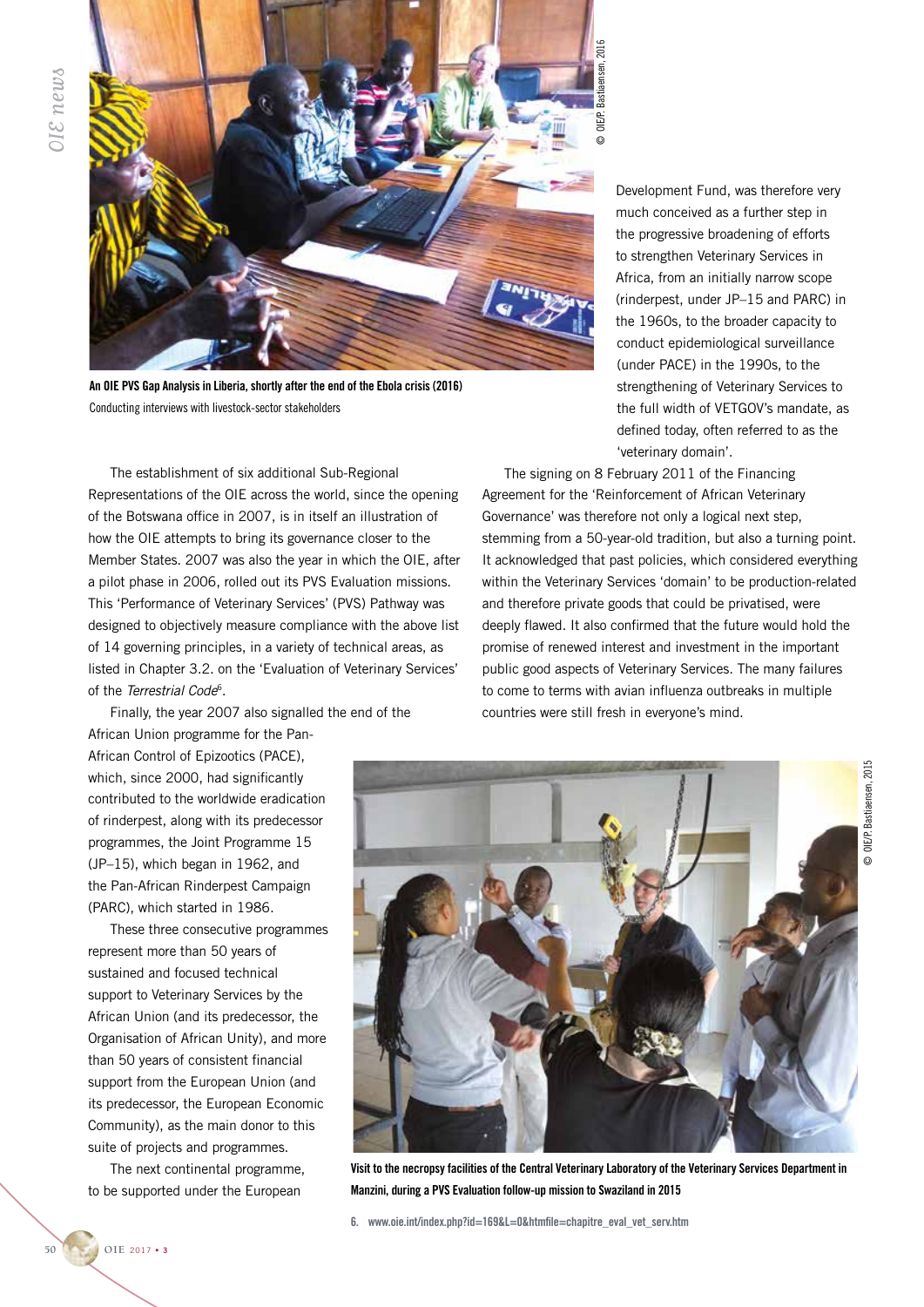The 'Reinforcing Veterinary Governance Programme in Africa', or 'VETGOV' as it would come to be known, was also a turning point in institutional terms as it cemented a three-way partnership which had developed over the years between AU–IBAR, the United Nations Food and Agriculture Organization (FAO) and the OIE. This collaboration came under a single financing agreement with the European Union, using an agreed-upon work programme (referred to as a logical framework) and three distinct operational and financial mechanisms (referred to as contribution agreements), which allowed each of the three partner organisations to use its own internal financial, administrative and operational procedures to contribute to the overall technical goal of the Programme. This overarching objective was not only closely related to the 14 fundamental principles of quality described earlier, but also aimed to establish a link between Veterinary Services as a technical area of intervention and the broader contribution of improved animal health to veterinary public health, livestock trade and livestock development in general. As such, more than any other programme to date, VETGOV would focus on strengthening governance through improving the capacity of Member States and the Secretariats of Regional Economic Communities in Africa to develop policies, strategies, legislation and regulations. Or, as officially stated in the financing agreement: 'The Reinforcing Veterinary Governance in Africa (VETGOV) Programme is intended to bring about institutional change towards: (i) the establishment of adequate and affordable Veterinary Services at the national level, and (ii) the strengthening of regional institutions to play

## their coordination, harmonisation, support to countries and integration roles in line with the One Health concept'.

In financial terms, the VETGOV Programme, excluding the counterpart contribution of the African Union, was budgeted at EUR 31.2 million, while the total for the OIE component and activities amounted to EUR 3,028,000, for an initial implementation period of five years, which was later extended by seven months, without financial incidence.

In technical terms, the OIE, as per its international mandate, was entrusted with three Programme areas: i.e. enhancing the capacity of countries to assess their compliance with OIE standards (the PVS Pathway); building capacities in veterinary legislation; and ensuring interoperability between the AU–IBAR Animal Resources Information System (ARIS) and the OIE World Animal Health Information System (WAHIS). Table I illustrates how these three Programme areas intersect with the 14 core 'good governance' principles.

With the possible exception of the interoperability between ARIS and WAHIS, a truly *ad hoc* technical challenge that needed to be overcome (see below), no specific programmes were created or established for the purposes of VETGOV. Instead, existing OIE programmes were seamlessly integrated into the VETGOV Programme and vice versa. Moreover, the VETGOV Programme evolved over time; for example, as new OIE standards were adopted and introduced. As a consequence, VETGOV also prompted PVS Pathway tools and indicators or capacity-building needs to evolve. This was, in large part, made possible by the fact that VETGOV, unlike its predecessors, was labelled a 'programme' and not a 'project',

### Table I

Coverage of the fundamental principles of providing quality in Veterinary Services through the three VETGOV Programme areas

|                                     | <b>Enhancing the capacity</b><br>of countries to assess their<br>compliance with OIE standards | <b>Building capacities</b><br>in veterinary legislation | <b>Ensuring interoperability</b><br>between ARIS and WAHIS |
|-------------------------------------|------------------------------------------------------------------------------------------------|---------------------------------------------------------|------------------------------------------------------------|
| Professional judgement              |                                                                                                |                                                         |                                                            |
| Independence                        |                                                                                                |                                                         |                                                            |
| Impartiality                        |                                                                                                |                                                         |                                                            |
| Integrity                           |                                                                                                |                                                         |                                                            |
| Objectivity                         |                                                                                                |                                                         |                                                            |
| Veterinary legislation              |                                                                                                |                                                         |                                                            |
| General organisation                |                                                                                                |                                                         |                                                            |
| Quality policy                      |                                                                                                |                                                         |                                                            |
| Procedures and standards            |                                                                                                |                                                         |                                                            |
| Information, complaints and appeals |                                                                                                |                                                         |                                                            |
| <b>Documentation</b>                |                                                                                                |                                                         |                                                            |
| Self-evaluation                     |                                                                                                |                                                         |                                                            |
| Communication                       |                                                                                                |                                                         |                                                            |
| Human and financial resources       |                                                                                                |                                                         |                                                            |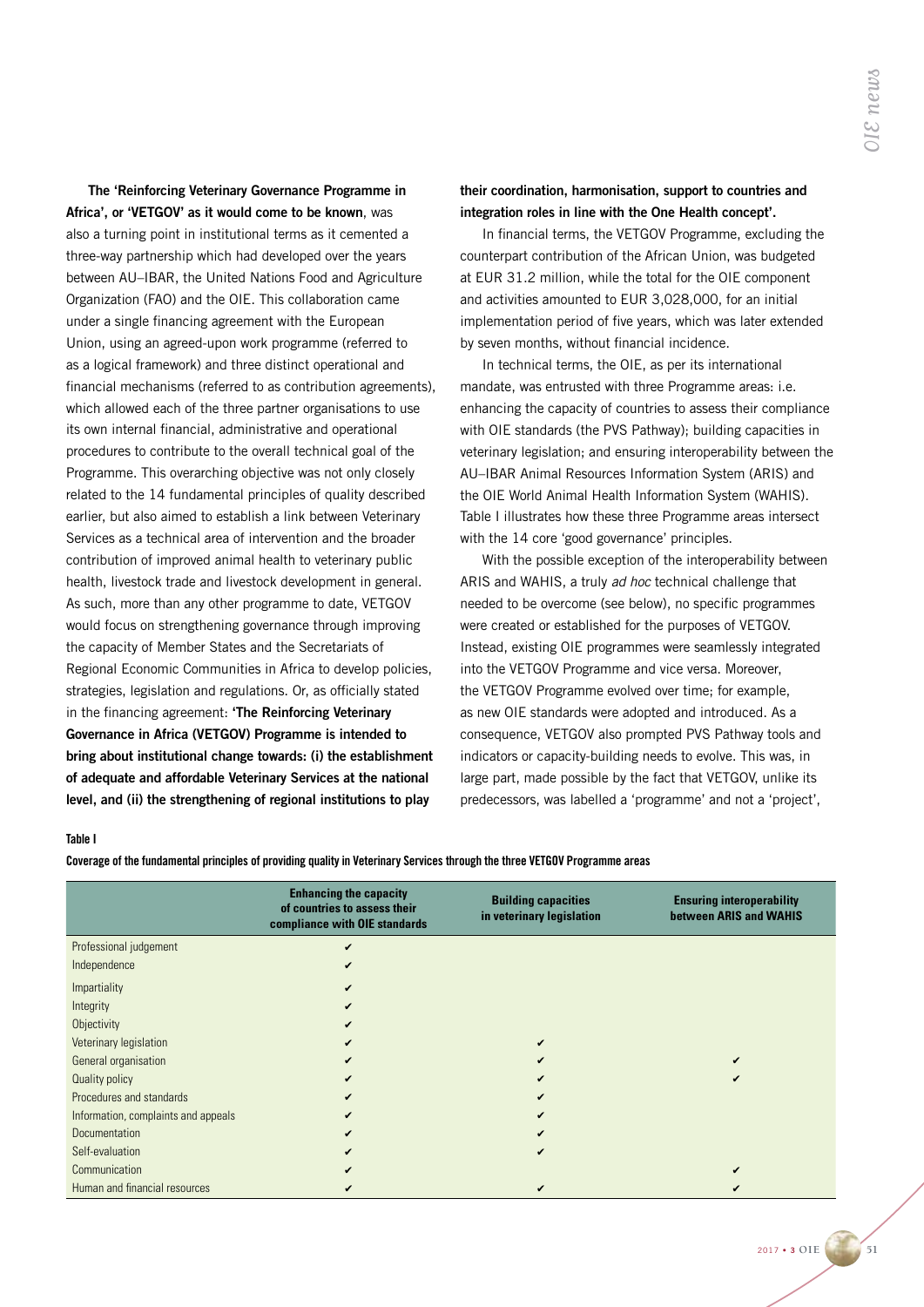allowing a greater degree of flexibility in how the Programme's objectives could be attained.

It is not possible – in this paper – to provide a detailed account of all activities conducted in the space of 67 months, across the continent, but a concise overview is provided in the following paragraph. The interested reader is also referred to the detailed OIE–VETGOV website<sup>7</sup> and, in the area of veterinary legislation, the paper called *Harmonising veterinary legislation one region at a time, an update on OIE experiences in Africa*, published in OIE *Bulletin* No. 2017-2, pp. 45-488.

# Enhancing the capacity of countries to assess their compliance with OIE standards (the PVS Pathway)

The VETGOV Programme allowed the OIE to pursue its PVS programme in Africa, as initiated in 2007, often with the financial support of the European Union's 'Better Training for Safer Food' (BTSF) initiative, as illustrated in the map below, where dark red indicates those countries that were assessed

using funding sources other than VETGOV. These sources often included the BTSF funding mentioned above (pre-2012), but also came from other donors, e.g. Canada.

Except for support to twinning agreements, all 'diagnostic' evaluation and 'treatment' support tools in the PVS toolbox were eligible for funding under the VETGOV Programme. This included PVS (initial) Evaluation missions (already largely completed across Africa by the time VETGOV was initiated); PVS Evaluation Follow-Up missions; PVS Gap Analysis missions; missions under the Veterinary Legislation Support Programme; and PVS Pathway Laboratory missions. This, combined with previous and alternative funding sources, provides a complete palette of PVS-based information and recommendations on 51 out of the 54 OIE Member Countries in Africa. Only the Republic of **52 52 CONTROM SET ASSEMBLARED SERVIDE SERVIDE SERVIDE SERVIDE SERVIDE DESCRIPTION DESCRIPTION DESCRIPTION DESCRIPTION DESCRIPTION SERVIDE DRIVIDE AND SERVIDE DURING THE VETGOV ofter include method as local come from e** 

Congo, Somalia and South Sudan have not yet entered the PVS Pathway. However, they are expected to be covered as soon as the challenges that have been the cause of this delay are overcome.

Collaboration between the animal and human public health services has always been part of the PVS Pathway initiative. The OIE has encouraged sharing evaluations between the animal and human public health services and developing joint action plans to address any gaps. The opportunities to do so have been growing as more WHO International Health Regulations Joint External Evaluation (JEE) missions are completed by mixed teams under the leadership of WHO, and often including PVS experts who have already undertaken missions in the country concerned. For example, in Africa, 12 countries have completed both JEE and PVS assessments (while 39 other countries in Africa have only undergone PVS missions to date).

In addition, the VETGOV Programme also supported the further capacity-building of certain categories of technical National OIE Focal Points, as indicated in Table II.



#### Man<sub>1</sub>

#### Countries that have benefited from OIE PVS Gap Analysis missions

Circles indicate small island nations that would otherwise not be visible: Cabo Verde, Sao Tomé and Principe in the Atlantic Ocean (no missions yet) and the Seychelles, the Comoros Union and Mauritius in the Indian Ocean (missions conducted). Bright red indicates missions funded under VETGOV.

7. www.rr-africa.oie.int/vetgov.html

8. Available at: www.oie.int/en/publications-and-documentation/bulletins-online/

OIE 2017 . 3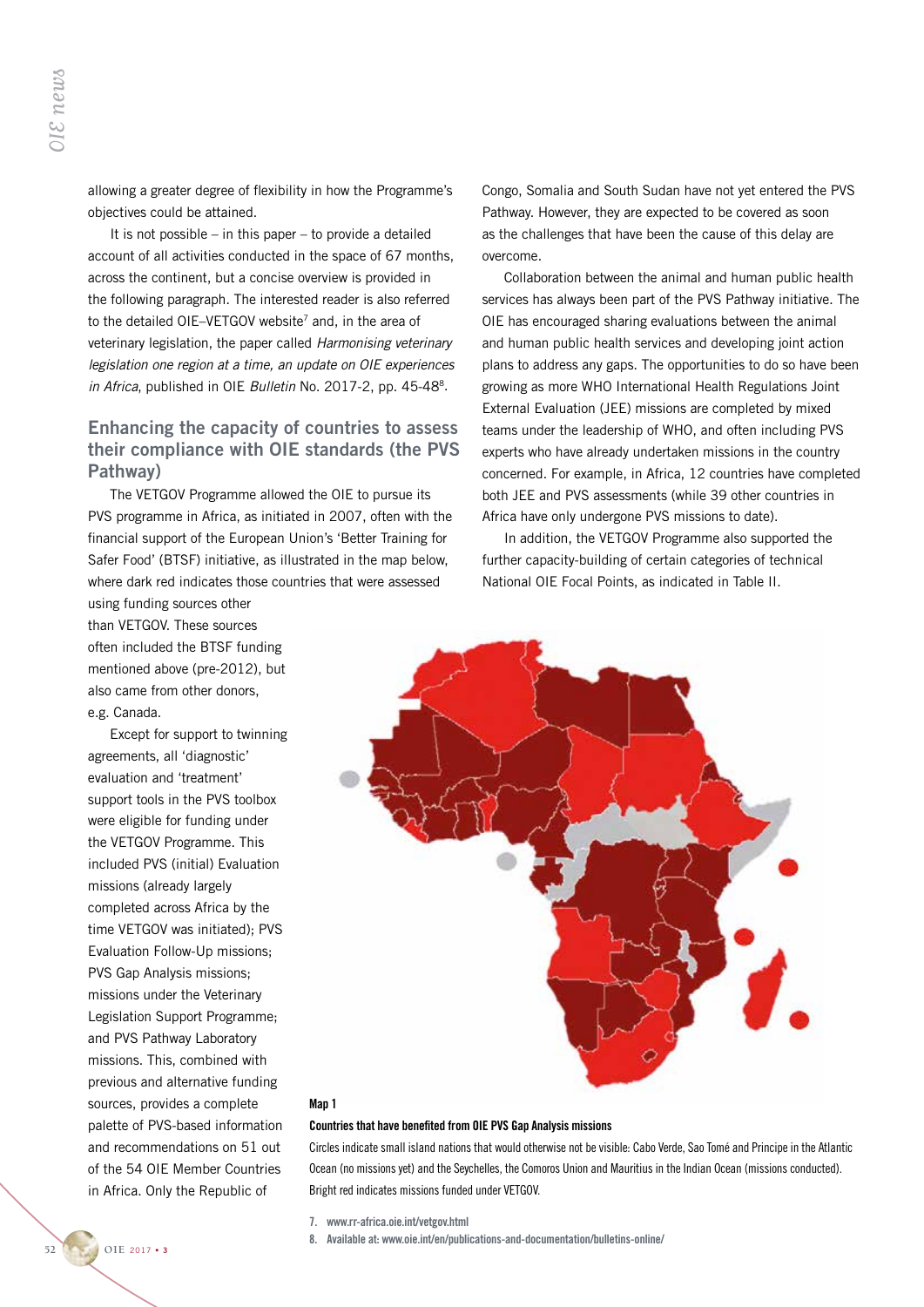## $O<sub>i</sub>$  $e$ **WORLD ORGANISATION**<br>FOR ANIMAL HEALTH



It is worth noting that the World Health Organisation (WHO) and OIE also organise joint Bridging Workshops between the International Health Regulations 2005 (IHR 2005) Monitoring & Evaluation Framework and the PVS Framework. These workshops bring together national representatives of the animal health and human health services to share the outcomes of their respective assessment frameworks, conduct a review of coordination between the sectors and develop a roadmap of corrective measures to strengthen their coordination at the human–animal interface. In total, WHO and the OIE will have organised ten IHR–PVS Bridging Workshops by the end of 2017, of which four were held in Africa. About 30 other IHR–PVS Bridging Workshops are being considered for the next two years.

## Table II

## Training programmes for OIE National Focal Points, using VETGOV funding

| Type of Focal Point (and language, where relevant)   | Cycle | Year | <b>Venue, host country</b> |
|------------------------------------------------------|-------|------|----------------------------|
| Veterinary medicinal products (English)              | IV    | 2015 | Entebbe, Uganda            |
| Communication (French)                               |       | 2016 | Bamako, Mali               |
| Wildlife (French)                                    | IV    | 2017 | Lomé, Togo                 |
| Endorsement of official control programmes (English) |       | 2017 | Kigali, Rwanda             |

# Building capacities in veterinary legislation

In the initial phases of the VETGOV Programme, which roughly coincided with the launch a few months earlier of the Veterinary Legislation Support Programme (VLSP) of the OIE, many of the capacity-building efforts targeted national veterinary legislation and regulation, through a large number of veterinary legislation identification missions, aimed at identifying shortcomings in the existing body of law and prioritising future efforts for regulatory review. Regional training seminars were also held, to raise awareness among national veterinary staff of the principles of legislative drafting, intrinsic and extrinsic quality, regulatory impact assessment, etc. The number of requests for support was such that it exceeded the OIE's capacity to respond and the decision was taken to train a new batch of 27 legislation experts, 13 of whom were veterinarians and 15, lawyers. Out of the 19 African countries which had benefited from VLSP identification missions, seven ended up signing a long-term agreement with the OIE for the development or review of one or several pieces of legislation

by their own national taskforces, with external support from the OIE.

In the later phases of the VETGOV Programme, from 2014 onwards, attention shifted towards the issue of regional harmonisation of veterinary legislation at the community level, i.e. within the Regional Economic Communities. This change in focus did not, however, reduce the OIE's involvement in working to improve stand-alone national regulations and legislation. By pooling human and financial resources, the OIE, FAO and AU–IBAR managed to organise seven regional seminars on regulatory convergence and the harmonisation of regulatory frameworks, in as many Regional Economic Communities (see Table III).

This is an apt illustration of the flexibility granted to this Programme by the donor, and of the willingness of the three implementing organisations to 'go the extra mile' and find pragmatic solutions to take the Programme even further than originally intended.

Three more examples illustrate how the OIE, with the support of FAO and AU–IBAR in some cases, managed to target

2017 • 3 **OIE 53**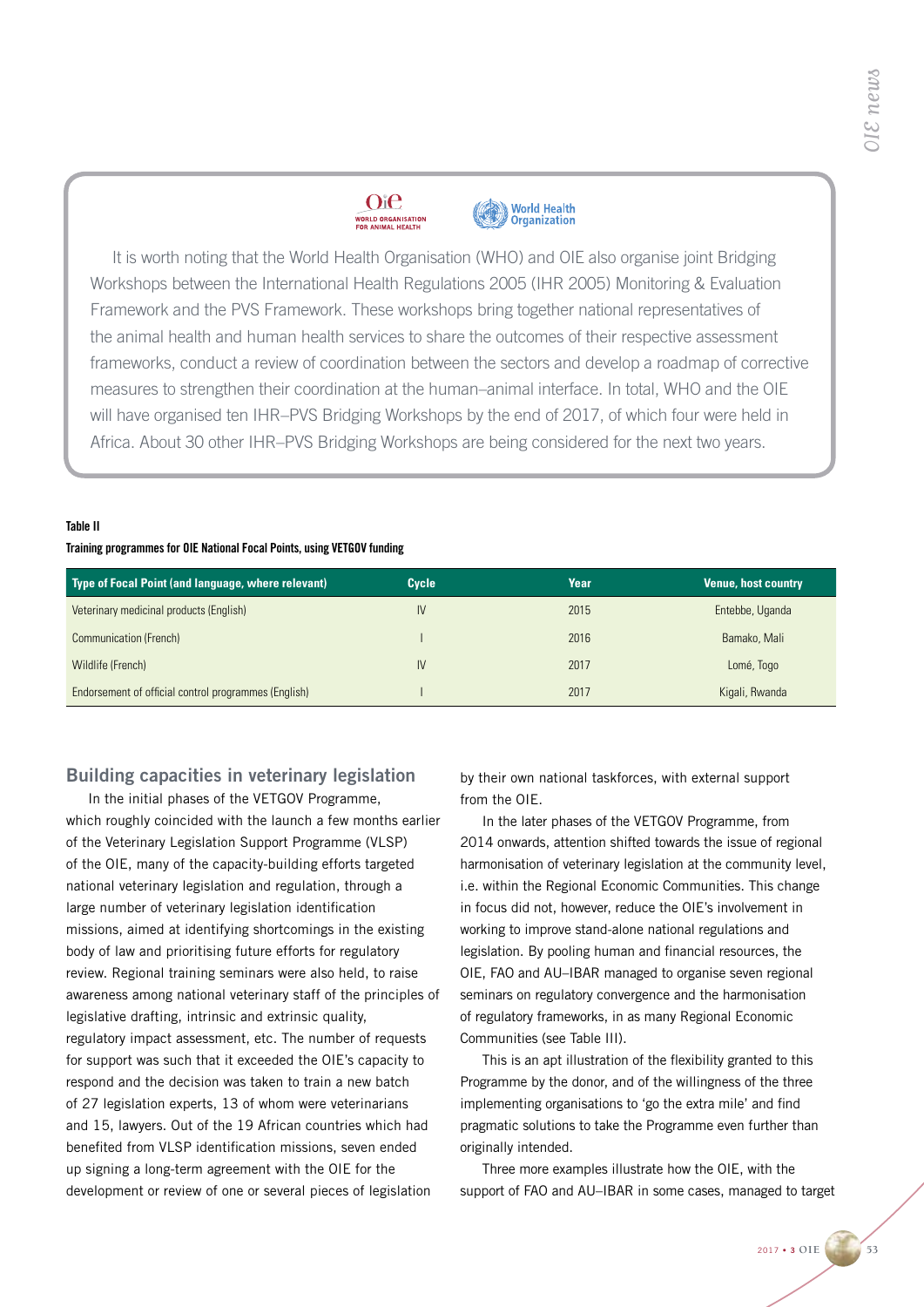## Table III

### List of African-Union-recognised Regional Economic Communities covered by the VETGOV Programme (in chronological order, since 2014)

| <b>Regional Economic Community</b>            | <b>Acronym</b> | Year | <b>Venue, host country</b> |
|-----------------------------------------------|----------------|------|----------------------------|
| Economic Community of Central African States  | <b>ECCAS</b>   | 2014 | Yaoundé, Cameroon          |
| Inter-Governmental Authority on Development   | <b>IGAD</b>    | 2014 | Khartoum, Sudan            |
| Union du Maghreb Arabe (Arab Maghreb Union)   | <b>UMA</b>     | 2015 | Tunis, Tunisia             |
| Southern African Development Community        | <b>SADC</b>    | 2015 | Maseru, Lesotho            |
| Economic Community of West African States     | <b>ECOWAS</b>  | 2016 | Lomé, Togo                 |
| <b>East African Community</b>                 | EAC            | 2016 | Arusha, Tanzania           |
| Common Market for Eastern and Southern Africa | <b>COMESA</b>  | 2017 | Lusaka, Zambia             |

### Table IV

#### 'Targets in digits' (based on the revised logical framework, 2015)

| Numerical result indicators,<br>used in the logical framework                                                                                                    | <b>Conducted</b> | <b>Target</b>  | <b>Achievement</b> |
|------------------------------------------------------------------------------------------------------------------------------------------------------------------|------------------|----------------|--------------------|
| At least 30 PVS evaluations carried out during the<br>project's life (75% of budgeted missions)                                                                  | $*36$            | 30 evaluations | 100%               |
| Legislation (identification) missions conducted in at<br>least 22 countries (75% of budgeted missions)                                                           | ** 19            | 22 countries   | 86%                |
| National veterinary legislation and/or regulatory<br>frameworks formulated or reviewed by the end of the<br>Programme in at least 30% of participating countries | *** $15$         | 16 countries   | 94%                |
| At least five national staff will be trained in veterinary<br>legislation in at least 30% of participating countries                                             | **** 210         | 80 staff       | 100%               |

Five (initial) PVS Evaluation missions: 12 PVS Evaluation Follow-Up missions, 16 PVS Gap Analysis missions and three PVS Pathway Laboratory missions:

- In addition, under the VETGOV Programme, the OIE has conducted technical missions in six African countries to assist them with preparing for or implementing a Legislation Agreement with the OIE – not included in the above tally;
- \*\*\* By the end of the VETGOV Programme, six OIE 'agreements' had been established or completed using VETGOV funding; nine AU–IBAR agreements were in progress or completed using VETGOV funding; and two more OIE agreements were under way, funded under another EU-funded project (Strengthening of Veterinary Services in Developing Countries  $+$  Rabies), not included in the above tally;

\*\*\*\* Since several countries are members of two or more Regional Economic Communities, some individual staff members have benefited more than once from these training courses, but always under the specific harmonisation framework of the Regional Economic Community being visited.

specific legislative issues. One instance was the support given to the network of deans and principals of veterinary faculties and schools in eastern and southern Africa (the Eastern and Southern Africa Association of Veterinary Educational Establishments or ESAVEE); another, the regional conference on the role of veterinary para-professionals (VPP) in Africa (October 2015, Pretoria, South Africa)<sup>9</sup>, while the third was the Sub-Regional Conference on the Harmonisation of Registration of Veterinary Medicinal Products in the SADC region (May 2017, Johannesburg, South Africa)<sup>10</sup>.

# Ensuring interoperability between the AU–IBAR Animal Resources Information System (ARIS) and the OIE World Animal Health Information System (WAHIS)

Although interoperability, i.e. the ability to exchange data between the two databases, was rapidly achieved at very little cost (the earmarked budget of EUR 200,000 was later reduced), the proposed system, based on *comma-separated value* or CSV files (a simplified spreadsheet format), was considered cumbersome, was never generally adopted by

9. www.rr-africa.oie.int/en/news/20151015.html

10. www.rr-africa.oie.int/en/news/20170517.html

**54 OIE** 2017 • 3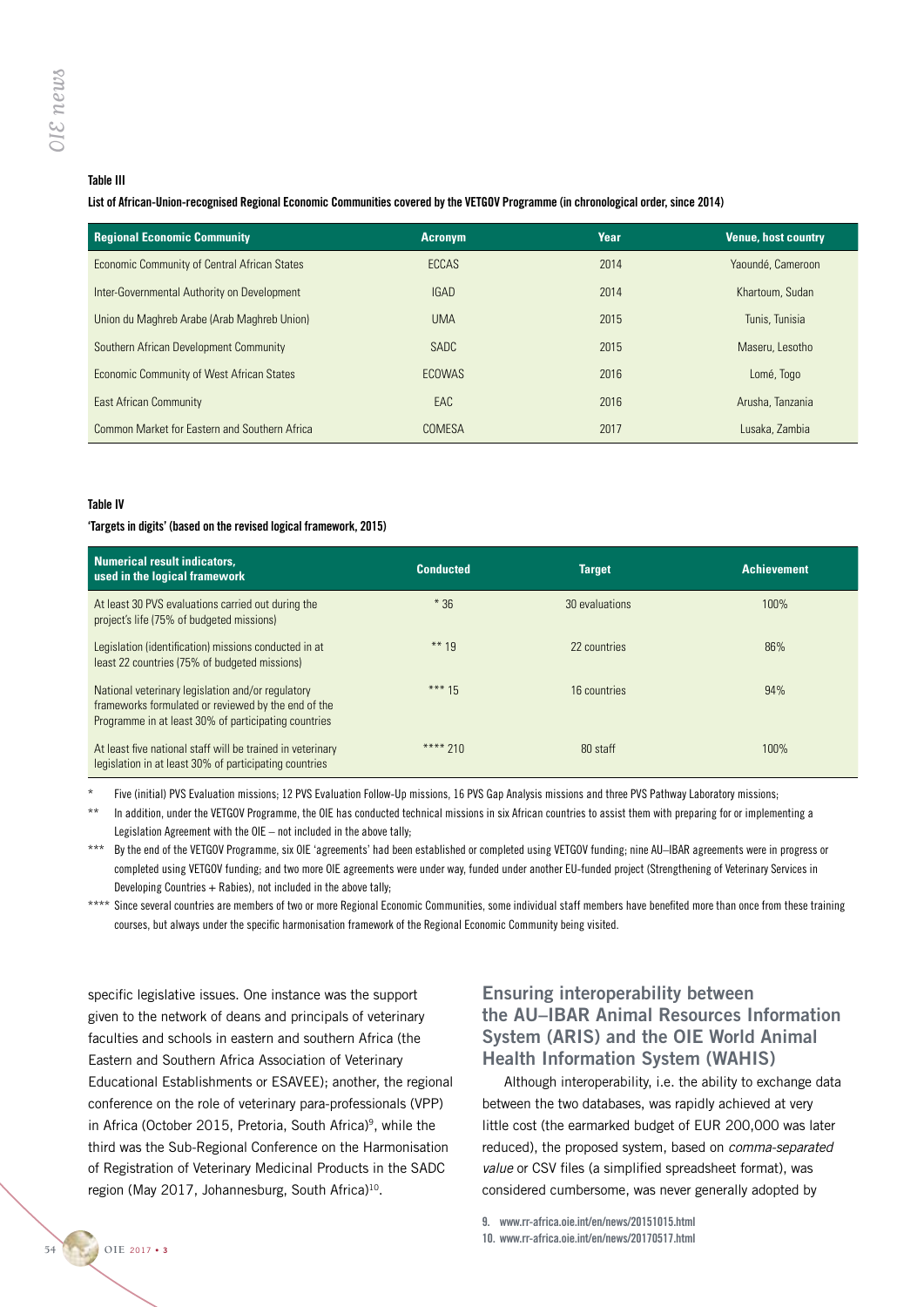

© OIE/P. Bastiaensen, 2017 © OIE/P. Bastiaensen, 2017

> OIE Delegates of Kenya, Sudan and Uganda, in discussion with the Coordinator of the OIE Veterinary Legislation Support Programme, during a working-group session at the last VETGOV seminar on Regional Harmonisation of Legislation in the Veterinary Domain (for COMESA Member States, July 2017, Lusaka, Zambia)

Member States and – with the rapid evolution of technology – rapidly became obsolete with the arrival of more recent, dynamic, platform-based exchange systems, often Cloud-based.

Nevertheless, the system was consistently promoted and explained to OIE Focal Points for Animal Disease Notification during the many training seminars that were held during the lifetime of the VETGOV Programme. AU–IBAR staff, entrusted with the management of ARIS 2.0, were always invited to attend these seminars so that everyone could gain a better

mutual understanding of each other's information systems.

With the current versions (2) of ARIS and WAHIS having been in existence for more than ten years, preparations for major upgrades are now under way, which should bear fruit in the next few years. The aim is to offer a WAHIS+, with the ability to be linked into any regional database, such as ARIS 3.0, enshrined in the architecture of the new information system.

# Conclusion

With the possible exception of the rather disappointing uptake of the database interoperability tool by Member States, as mentioned above, VETGOV will no doubt leave a lasting impact on Veterinary Services across Africa, though its true value may only be felt in years to come. This is when the foundations on which strengthened governance has been built will begin to produce long-lasting effects in all targeted sectors, whether animal production, trade or veterinary public health. If we look merely at the number of objectives attained (Table IV), most goals have been achieved and exceeded. The sole exception



Training National OIE Focal Points in notifying animal diseases to the OIE, using the second version of the World Animal Health Information System (WAHIS) and its upload function for CSV files from, for example, the African Union Animal Resources Information System (ARIS)

At the computer laboratories of the Multimedia University of Kenya

(since these outputs and outcomes have not yet been fully measured) is the number of countries who have entered into long-term agreements with the OIE (in some instances, with the support of the AU–IBAR component of the VETGOV Programme) to develop or modernise certain aspects of their veterinary legislation. As for all PVS-related 'products', this process too is entirely country-driven and the frequency of these agreements is not and cannot be dictated by the OIE.

Looking forward, a new focus on the PVS Pathway training of Member Countries may provide the OIE with an ideal platform from which to promote PVS mission requests, ensure that countries prepare and plan them well and, most importantly, optimise that country's use of the PVS Pathway results and recommendations to strengthen its Veterinary Services.

2017 • 3 **OIE 55**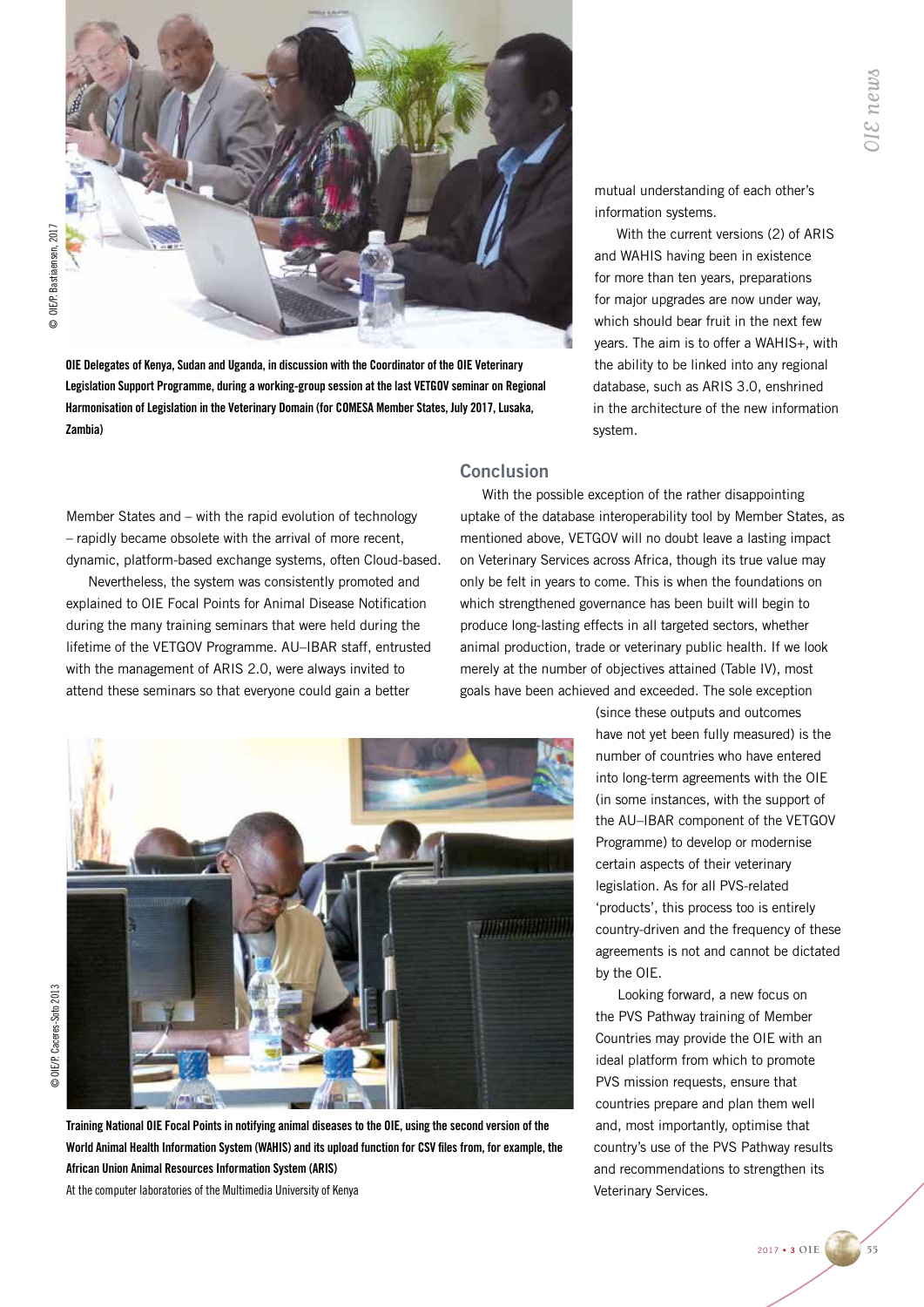Over and above the fact that the above 'mathematical' targets were largely attained, a few more technical and policy-related key successes of the Programme may be highlighted:

In the space of less than five years, veterinary legislation has been brought to the forefront of veterinary governance at the national and (sub-) regional level, through an effective alignment of methodologies and approaches between AU–IBAR, the OIE and FAO.



Session on the further development of the PVS Pathway, with OIE Delegates and other senior livestock officers, held during the high-level closing ceremony of the VETGOV Programme at the African Union headquarters in Addis Ababa, Ethiopia, 26–28 July 2017

- There is ample evidence of the very robust commitment of African Member States to the OIE PVS Pathway, with VETGOV support being particularly important in the later stages of the PVS Pathway (Gap Analysis and Evaluation Follow-Up missions).
- The attention that has been brought to the category of veterinary para-professionals in Africa (animal health technicians, nurses, meat inspectors) is currently leading to the development of new, specific OIE Guidelines and Recommendations on the skills and training of veterinary para-professionals.
- There is now a high and concerted level of participation of African Member States in the OIE international standard-setting process. This approach to a 'common African position', e.g. at recent General Sessions of the OIE, is not an achievement of the OIE in itself, but a result of the support that AU–IBAR has been able to offer its Member States, initially through the innovative Participation of African Nations in the Sanitary and Phytosanitary Organisations (PAN–SPSO) project, followed by the VETGOV Programme.
- If anything, the VETGOV Programme has demonstrated that successful major continental development programmes demand cross-pollination from different technical implementing organisations at the sub-regional, regional and international level, as well as flexibility from the donor. Not one of the three implementing partners could have succeeded in this endeavour on its own.

While the authors do not necessarily seek to pinpoint weaknesses or failures, valuable lessons were also learned, which will help all those involved to improve their performance in the future:

- The attempt to achieve full interoperability between WAHIS and ARIS has demonstrated that timing and synchronised action are of the essence when trying to develop initiatives in a rapidly evolving and highly technological environment.
- Development is a long-term and dynamic process, which cannot be constrained to project cycles; the VETGOV Programme has been a good example of programmatic support (not project support), which has the necessary flexibility to adapt actions and outcomes to a changing environment.
- The fact that all three implementing partners were either based (i.e. their Headquarters were situated) or represented in the same city, Nairobi, has been a major contributor to the success of the Programme. The added fact that decisionmaking and managerial powers were granted to the representatives of the two international implementing partner organisations, FAO and the OIE, to work directly with AU–IBAR and the EU Delegation in Nairobi further facilitated the implementation of the Programme, and thus its achievements.
- The engagement between the OIE, FAO and Regional Economic Communities and their Secretariats has sometimes been challenging, but nonetheless valuable. The important diversity in political scope, size, aims and powers, and the